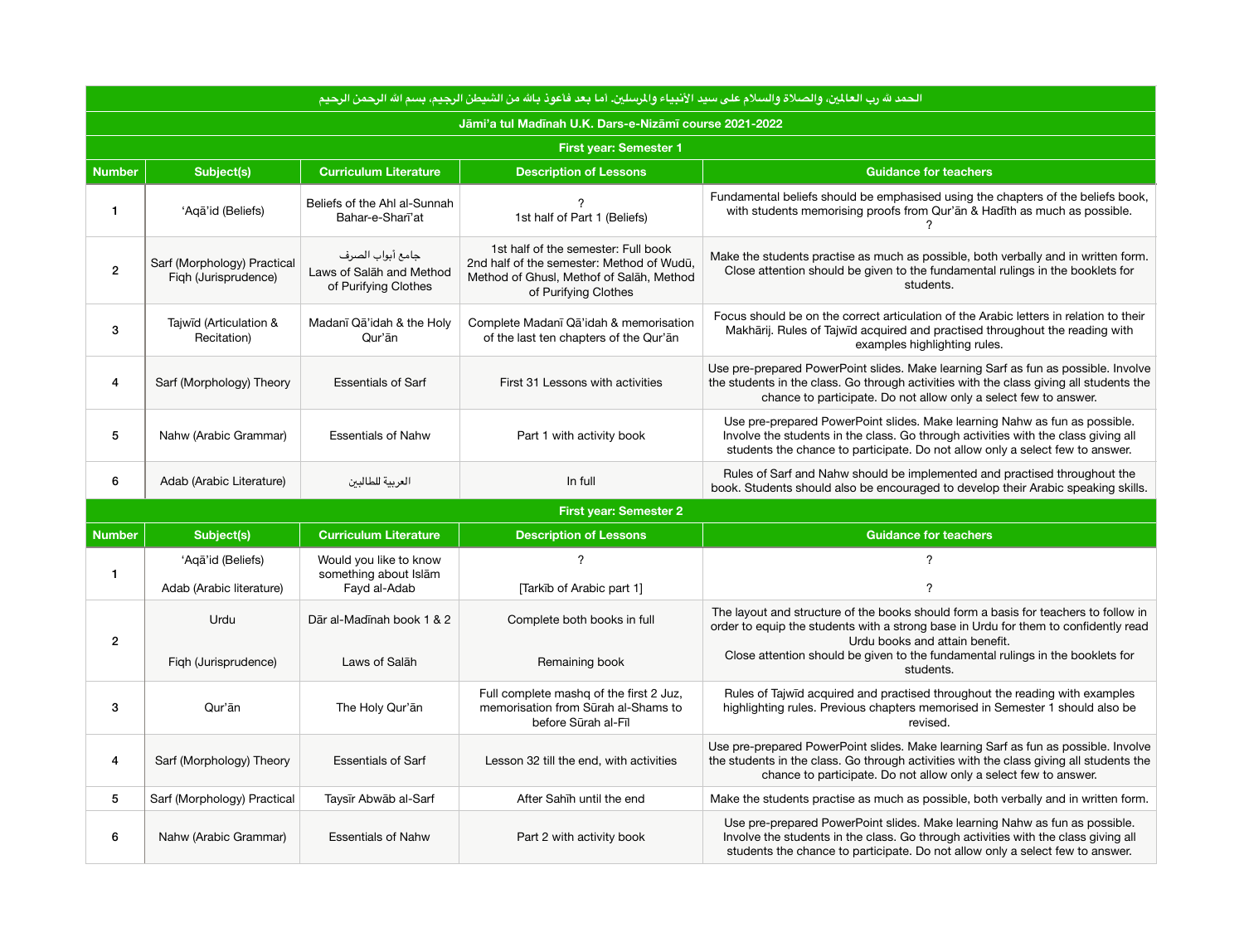| Jāmi'a tul Madīnah U.K. Dars-e-Nizāmī course 2021-2022 |                                                                                 |                                      |                                                                                                                                                                |                                                                                                                                                                                                                                                                                                  |  |  |  |
|--------------------------------------------------------|---------------------------------------------------------------------------------|--------------------------------------|----------------------------------------------------------------------------------------------------------------------------------------------------------------|--------------------------------------------------------------------------------------------------------------------------------------------------------------------------------------------------------------------------------------------------------------------------------------------------|--|--|--|
|                                                        | <b>Second year: Semester 1</b>                                                  |                                      |                                                                                                                                                                |                                                                                                                                                                                                                                                                                                  |  |  |  |
| Number                                                 | <b>Subject(s)</b><br><b>Curriculum Literature</b>                               |                                      | <b>Description of Lessons</b>                                                                                                                                  | <b>Guidance for teachers</b>                                                                                                                                                                                                                                                                     |  |  |  |
| 1                                                      | Sarf (Morphology) Theory<br>Qur'ān Translation and<br>Sarf (Morphology) Applied | تصريف العزي<br>The Holy Qur'an       | Complete<br>Translation of Juz 1-2 with Sighah<br>practise of Juz 1                                                                                            | Comprehend a classic text of Sarf and consolidate rules learned in First Year.<br>Literal and contextual translations of the verses should be taught. Ijra of Nahw should be done<br>throughout by involving all students in the lesson. Sarf rules should be practised in detail with Juz       |  |  |  |
| $\overline{2}$                                         | 'Aqa'id (Beliefs)                                                               | العقيدة الطحاوية<br>Bahar-e-Shari'at | Full book<br>2nd half of part 1 (beliefs)                                                                                                                      | Students should memorise the fundamental points of beliefs to become grouded in basic<br>Theology.                                                                                                                                                                                               |  |  |  |
| 3                                                      | Figh (Jurisprudence)                                                            | نور الإيضاح                          | From the start until before the chapter of<br>Salāh al-Musāfir                                                                                                 | Rulings within the book should be memorised with extensive repetition.                                                                                                                                                                                                                           |  |  |  |
| 4                                                      | Urdu<br>Nahw (Arabic Grammar)                                                   | Dār al-Madīnah book 3<br>هداية النحو | Complete the whole book fully in 26 days<br>Start till end of Majrūrāt                                                                                         | The layout and structure of the books should form a basis for teachers to follow in order to equip<br>the students with a strong base in Urdu for them to confidently read Urdu books and attain benefit.<br>Special care & attention should be given in understanding and memorising the rules. |  |  |  |
| 5                                                      | Nahw                                                                            | شرح مائة عامل                        | 10 chapters                                                                                                                                                    | Tarkib of chapter 1 should be done at the end for the ease of students. Tarkib of the chapters<br>should be done so thoroughly.                                                                                                                                                                  |  |  |  |
| 6                                                      | Adab (Arabic Literature)<br>Arabic Language Speaking                            | نصاب الأدب<br>النحر                  | 7 stories<br>Complete full book                                                                                                                                | Rules of Sarf and Nahw should be implemented throughout alongside memorisation of words and<br>meanings. Excesses must also be carried out and checked.<br>Focus on Arabic speaking; namely the difference beteeen classical and contemporary.                                                   |  |  |  |
|                                                        |                                                                                 |                                      | <b>Second year: Semester 2</b>                                                                                                                                 |                                                                                                                                                                                                                                                                                                  |  |  |  |
| <b>Number</b>                                          | Subject(s)                                                                      | <b>Curriculum Literature</b>         | <b>Description of Lessons</b>                                                                                                                                  | <b>Guidance for teachers</b>                                                                                                                                                                                                                                                                     |  |  |  |
|                                                        | Qur'ān Translation and<br>Sarf (Morphology) Applied                             | The Holy Qur'an                      | Translation of Juz 4-5 with Sīghah practise of<br>Juz 4                                                                                                        | Literal and contextual translations of the verses should be taught. Ijra of Nahw should be done<br>throughout by involving all students in the lesson. Sarf rules should be practised in detail with Juz                                                                                         |  |  |  |
| $\mathbf{2}$                                           | Hadīth (Prophetic<br>Narations)                                                 | الأربعين النووية                     | The first 5 Hadīths with their explanation and<br>translation till 10th December. And<br>memorisation of the remaining Hadīths with<br>just their translation. | Literal and contextual translation skills should be the focus. Teachers should pay attention in<br>improving a student's ability in translating. The blessed Hadīths should be memorised with their<br>translations.                                                                             |  |  |  |
| 3                                                      | Figh (Jurisprudence)                                                            | نور الإيضاح                          | Remaining book till the end of the Zakāh<br>chapter                                                                                                            | Rulings within the book should be memorised with extensive repetition.                                                                                                                                                                                                                           |  |  |  |
| 4                                                      | Mantiq (Logic)                                                                  | Nisāb al-Mantiq                      | Complete                                                                                                                                                       | Concepts should be explained in a simple manner with examples. Students should memorise<br>technical definitions and key concepts.                                                                                                                                                               |  |  |  |
| 5 <sup>5</sup>                                         | Nahw (Arabic Grammar)                                                           | هداية النحو                          | Remaining book complete                                                                                                                                        | Special care & attention should be given in understanding and memorising the rules.                                                                                                                                                                                                              |  |  |  |
| 6                                                      | Sīrah (Prophetic Bio)                                                           | Sīrah al-Mustafā                     | 15 chapters                                                                                                                                                    | Students should learn and memorise the content of the chapters.                                                                                                                                                                                                                                  |  |  |  |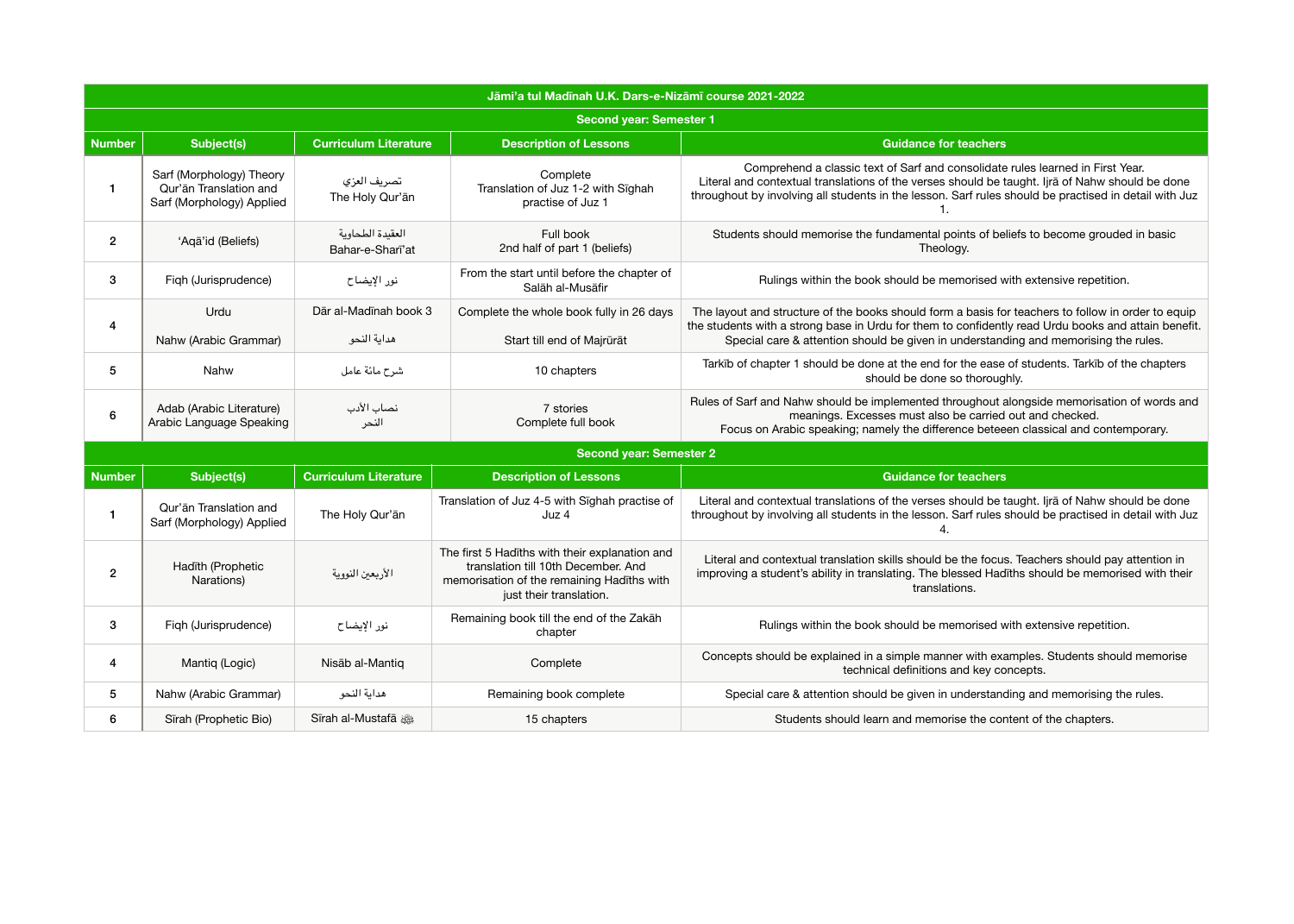| Jāmi'a tul Madīnah U.K. Dars-e-Nizāmī course 2021-2022 |                               |                                               |                                                                                                                                                           |                                                                                                                                                                         |  |  |
|--------------------------------------------------------|-------------------------------|-----------------------------------------------|-----------------------------------------------------------------------------------------------------------------------------------------------------------|-------------------------------------------------------------------------------------------------------------------------------------------------------------------------|--|--|
| <b>Third year: Semester 1</b>                          |                               |                                               |                                                                                                                                                           |                                                                                                                                                                         |  |  |
| <b>Number</b>                                          | <b>Subject(s)</b>             | <b>Curriculum Literature</b>                  | <b>Description of Lessons</b>                                                                                                                             | <b>Guidance for teachers</b>                                                                                                                                            |  |  |
| 1                                                      | Qur'ān Translation            | The Holy Qur'an                               | Juz 9-12                                                                                                                                                  | Pay special attention to Ijrā of Nahw where Wujūh al-I'rāb are unclear and Sīghah<br>are complex. Expertise should be developed in literal and contextual translations. |  |  |
| $\overline{2}$                                         | Figh (Jurisprudence)          | القدوري                                       | Chapter of Hajj (Major pilgrimage) until end<br>of Tamattu'. Then Buyū' till end of ljārah.                                                               | Rulings within the book should be memorised with extensive repetition.                                                                                                  |  |  |
| 3                                                      | Usūl al-Fiqh (Legal Theory)   | أصول الشاشى                                   | Beginning of the book till end of the Nahī.                                                                                                               | All technical concepts should be learnt and memorised with at least two examples<br>for each concept.                                                                   |  |  |
| 4                                                      | Nahw (Arabic Grammar)         | الكافية                                       | From the start till before Tawābi'.                                                                                                                       | Students should learn Arabic definitions with examples.                                                                                                                 |  |  |
| 5                                                      | Balāghah (Rhetoric)           | دروس البلاغة                                  | From the start before 'Ilm al-Bayan                                                                                                                       | Technical definitions in Arabic with examples should be memorised. Examples in<br>Urdu/English should be utilised as an aid.                                            |  |  |
| 6                                                      | Mantiq (Logic)                | المرقاة                                       | Complete book                                                                                                                                             | Arabic definitions should be taught with extensive examples. Students should<br>memorise key concepts of the text.                                                      |  |  |
|                                                        | <b>Third year: Semester 2</b> |                                               |                                                                                                                                                           |                                                                                                                                                                         |  |  |
| <b>Number</b>                                          | Subject(s)                    | <b>Curriculum Literature</b>                  | <b>Description of Lessons</b>                                                                                                                             | <b>Guidance for teachers</b>                                                                                                                                            |  |  |
| $\mathbf{1}$                                           | Qur'ān Translation            | The Holy Qur'an                               | Juz 14-17                                                                                                                                                 | Pay special attention to Ijra of Nahw where Wujūh al-I'rab are unclear and Sighah<br>are complex. Expertise should be developed in literal and contextual translations. |  |  |
| $\overline{c}$                                         | Figh (Jurisprudence)          | القدوري                                       | Shirkah, Mudārabah, then Hibah to Lugtah,<br>then Nikāh al-Nafaqāt (all inclusive), then<br>Ashribah, Sayd wa al-Dhaba'ih, and al-<br>Hazhr wa al-Ibāhah. | Rulings within the book should be memorised with extensive repetition.                                                                                                  |  |  |
| 3                                                      | Usūl al-Fiqh (Legal Theory)   | أصول الشاشى                                   | Remaining book complete.                                                                                                                                  | All technical concepts should be learnt and memorised with at least two examples<br>for each concept.                                                                   |  |  |
| 4                                                      |                               |                                               |                                                                                                                                                           |                                                                                                                                                                         |  |  |
|                                                        | Nahw (Arabic Grammar)         | الكافىة                                       | From Tawābi' till the end.                                                                                                                                | Students should learn Arabic definitions with examples.                                                                                                                 |  |  |
| 5                                                      | Balāghah (Rhetoric)           | دروس البلاغة<br>بلاغة الكلمة فى تعبير القرآنى | From 'Ilm al-Bayan till the end                                                                                                                           | Technical definitions in Arabic with examples should be memorised. Examples in<br>Urdu/English should be utilised as an aid.                                            |  |  |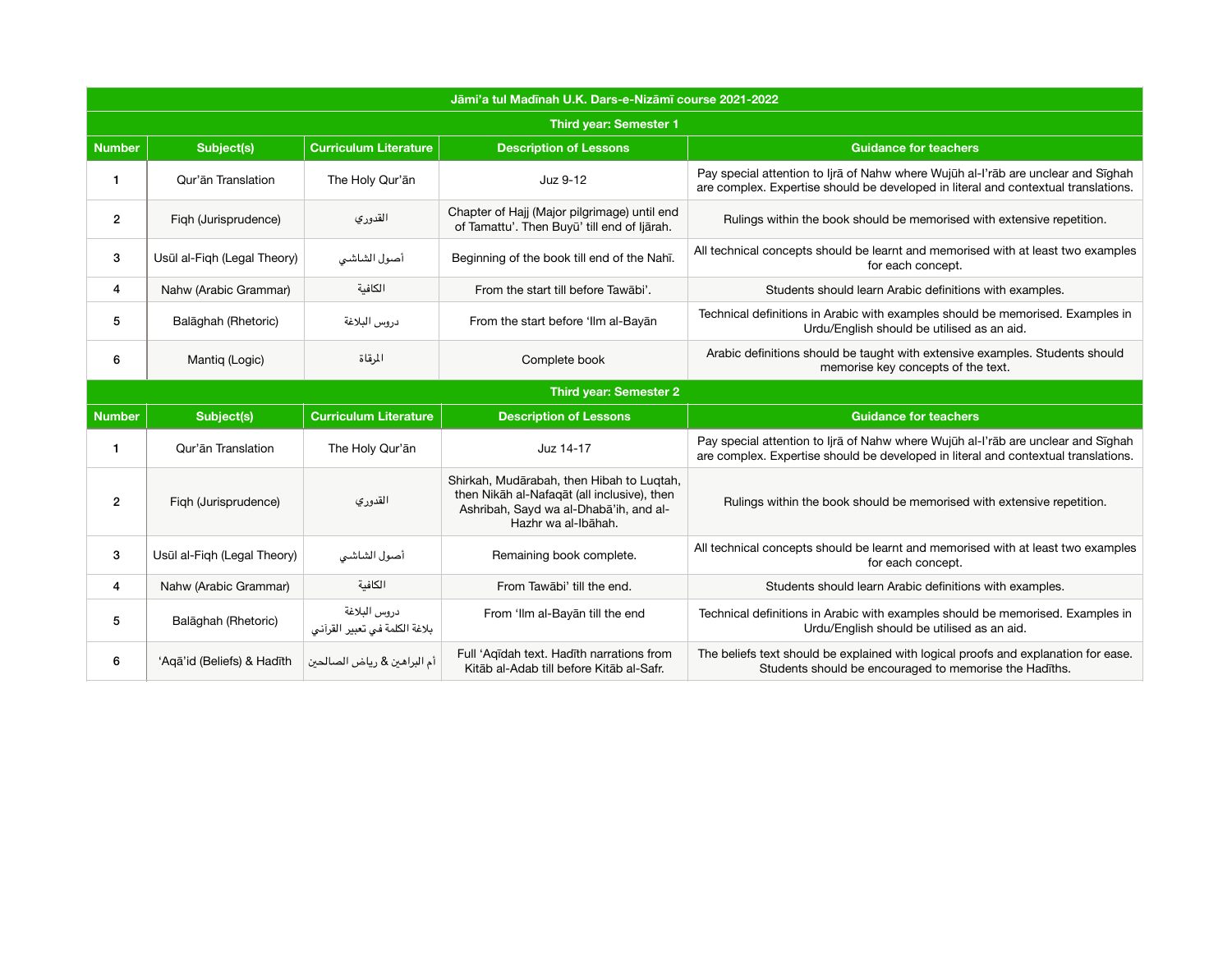on definitions and the technicalities of the principles alongside attention to examples.

brief summary of Sharh Fiqh al-Akbar. Points should be learnt proofs in the best manner possible.

with examples should be memorised. Examples in Urdu/English should be utilised as an aid.

explained in a simple fashion. Evidences and proofs should be learnt in the best manner possible.

## **Guidance for teachers**

commentator should be explained. This should be made clear anslating and usage of the commentary.

ference of opinion and proofs should be clearly mentioned.

| Jāmi'a tul Madīnah U.K. Dars-e-Nizāmī course 2021-2022 |                                |                                 |                                                                                                                                                                                |                                                           |  |  |
|--------------------------------------------------------|--------------------------------|---------------------------------|--------------------------------------------------------------------------------------------------------------------------------------------------------------------------------|-----------------------------------------------------------|--|--|
|                                                        | <b>Fourth year: Semester 1</b> |                                 |                                                                                                                                                                                |                                                           |  |  |
| <b>Number</b>                                          | <b>Subject(s)</b>              | <b>Curriculum Literature</b>    | <b>Description of Lessons</b>                                                                                                                                                  |                                                           |  |  |
| $\mathbf 1$                                            | Tafsīr (Quranic explanation)   | الجلالين                        | Juz 19-21                                                                                                                                                                      | Students should read the Kh<br>explained. This should be  |  |  |
| $\overline{2}$                                         | Figh (Jurisprudence)           | الهداية                         | From the start until before باب الإمامة (excluding wells, leftover water, dry ablution)                                                                                        | The actual ruling, the diffe                              |  |  |
| 3                                                      | Usūl al-Figh (Legal Theory)    | نور الأنوار                     | From the start till before بيان حسن المأمور به                                                                                                                                 | Careful focus should be spent                             |  |  |
| 4                                                      | 'Aqa'id                        | الفقه الأكبر & العقائد والمسائل | Al-Fiqh al-Akbar text till 15th December. Then al-'Aqa'id wa al-Masa'il till the end.                                                                                          | The teacher should provide a<br>with                      |  |  |
| $\sqrt{5}$                                             | Balāghah (Rhetoric)            | تلخيص المفتاح                   | Khutbah, Muqaddimah and the first section on 'Ilm al-Ma'anī                                                                                                                    | Technical definitions in Arabic                           |  |  |
| 6                                                      | Mantiq (Logic)                 | شرح التهذيب                     | Nisbah between Kulliyyat, Basitah and Murakkabat, Tanaqud, 'Aks al-Mustawi,<br>'Aks al-Naqīd and Qiyās.                                                                        | Difficult concepts should be a                            |  |  |
|                                                        | <b>Fourth year: Semester 2</b> |                                 |                                                                                                                                                                                |                                                           |  |  |
| <b>Number</b>                                          | <b>Subject(s)</b>              | <b>Curriculum Literature</b>    | <b>Description of Lessons</b>                                                                                                                                                  |                                                           |  |  |
| $\mathbf{1}$                                           | Tafsīr (Quranic explanation)   | الجلالين                        | Juz 22-24                                                                                                                                                                      | The purposes and intent of the<br>after tra               |  |  |
| $\overline{2}$                                         | Figh (Jurisprudence)           | الهداية                         | From باب الإحرام النا كتاب صلاة المسافر (excluding Kusūf, Istisqā, Khawf, Shahīd, Salāh<br>fī al-Ka'bah, Zakāh of animals, 'Āshir, Ma'ādin, crops & fruits, Sayd, Ihsār, Hady. | The actual ruling, the diffe                              |  |  |
| 3                                                      | Usūl al-Figh (Legal Theory)    | نور الأنوار                     | بيان أحوال الراوي till before بيان عبارة النص From start of                                                                                                                    | Careful focus should be spent                             |  |  |
| 4                                                      | Usul al-Hadīth & Hadīth        | مقدمة الشيخ & مشكاة المصابيح    | Full Muqaddimah, then Mishkāh from the start to Kitāb al-Miyāh.                                                                                                                | Definitions should be strongly                            |  |  |
| 5                                                      | Balāghah (Rhetoric)            | تلخيص المفتاح                   | Ilm al-Bayan and al-Badī' complete.                                                                                                                                            | Technical definitions in Arabic                           |  |  |
| 6                                                      | Poetry                         | القصيدة البردة                  | Chapters 1-3, 6, 9 and 10.                                                                                                                                                     | Analysis based on Nahw and<br>rules of Balaghah. The tead |  |  |

## **Guidance for teachers**

iutbah; the purposes and intent of the commentator should be made clear after translating and usage of the commentary.

erence of opinion and proofs should be clearly mentioned.

on definitions and the technicalities of the principles alongside attention to examples.

y memorised with their examples. Explanations should involve he examples with clarity and ease.

with examples should be memorised. Examples in Urdu/English should be utilised as an aid.

Balaghah, especially pointing out the practical benefits of the rules of Balāghah. The teacher should use البردة شرحًا وإعرابًا والبلاغة المعافة for preparing lessons.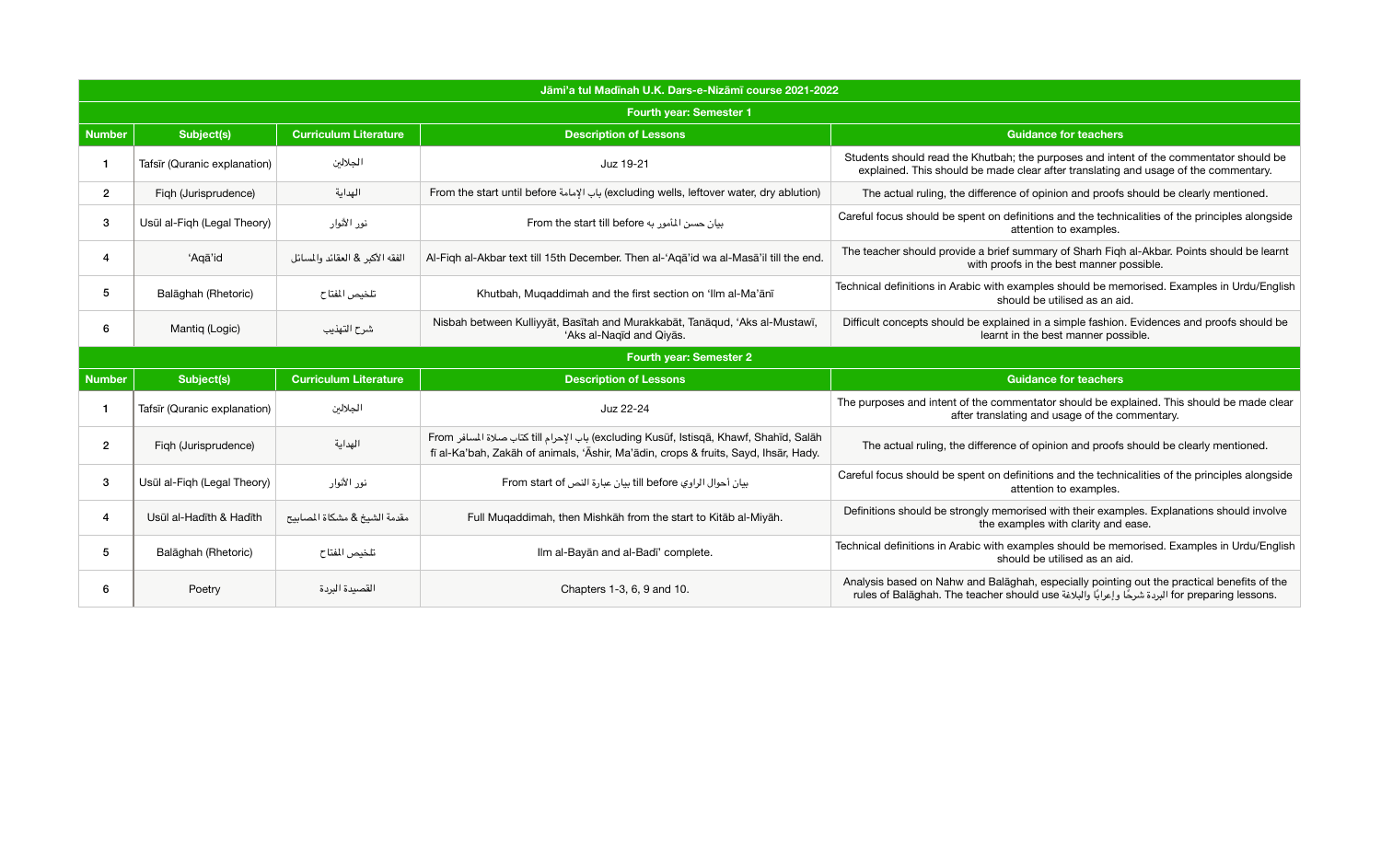- ould be learnt strongly with examples. Ive the examples with clarity and ease.
- erence of opinion and proofs should be early mentioned.
- standing should be firmly grasped by the d diagrams should be used as aids.
- ations should be given. Core concepts proofs and evidences in the best manner.
- nould be memorised using the beginner th a comprehensive study of al-Sirājī.
- ise the definitions and terminology in particular.

- nd the methodology of the commentator to study further Tafsīrs themselves.
- in relation to the principle.
- of Hadīth. Any differing opinions to the should be explained with clear proof and e Hanafī stance & position clear.
- erence of opinion and proofs should be early mentioned.
- ations should be given. Core concepts proofs and evidences in the best manner.
- le so tstufents gain the passion to read inal work themselves.

|                               | Jāmi'a tul Madīnah U.K. Dars-e-Nizāmī course 2021-2022 |                                            |                                                                                                                                                                  |                                                                                                                                                                                            |  |  |
|-------------------------------|--------------------------------------------------------|--------------------------------------------|------------------------------------------------------------------------------------------------------------------------------------------------------------------|--------------------------------------------------------------------------------------------------------------------------------------------------------------------------------------------|--|--|
| <b>Fifth year: Semester 1</b> |                                                        |                                            |                                                                                                                                                                  |                                                                                                                                                                                            |  |  |
| Number                        | <b>Subject(s)</b>                                      | <b>Curriculum Literature</b>               | <b>Description of Lessons</b>                                                                                                                                    | <b>Guidance for teachers</b>                                                                                                                                                               |  |  |
|                               | Hadīth & Usūl al-Hadīth                                | مسند الإمام الأعظم & تيسير مصطلح<br>الحدىث | Taysir complete until 10th Jan. then from the start of al-Musnad till end of the<br>Divorce chapter.                                                             | Technical definitions should be learnt strongly with examples.<br>Explanations should involve the examples with clarity and ease.                                                          |  |  |
| $\mathbf{2}$                  | Figh (Jurisprudence)                                   | الهداية                                    | Chapter of Nikāh till end of Nafaqāt, excluding Īlā, Zihār and Li'ān as well as any<br>slave rulings.                                                            | The actual ruling, the difference of opinion and proofs should be<br>clearly mentioned.                                                                                                    |  |  |
| $\mathbf{3}$                  | Usūl al-Fiqh (Legal Theory)                            | الحسامى                                    | Start of Qiyas chapter till end of Huruf al-Ma'anī.                                                                                                              | Definitions and their understanding should be firmly grasped by the<br>students. Examples and diagrams should be used as aids.                                                             |  |  |
| 4                             | 'Aqa'id                                                | شرح العقائد النسفية                        | مبحث الجنة والنار till والمحدث للعالم هو الله تعالى From                                                                                                         | Brief and concise explanations should be given. Core concepts<br>should be learnt with their proofs and evidences in the best manne                                                        |  |  |
| 5                             | Mīrāth (Inheritance Law)                               | خلاصة الفرائض & السراجى                    | Khulāsah al-Farā'id till 20th December, then al-Sirājī complete.                                                                                                 | Foundational principles should be memorised using the beginner<br>level, following that with a comprehensive study of al-Sirājī.                                                           |  |  |
| 6                             | Munāzharah (Debating)                                  | المناظرة الرشيدية                          | Complete within 2 months.                                                                                                                                        | Make students memorise the definitions and terminology in<br>particular.                                                                                                                   |  |  |
|                               |                                                        |                                            | <b>Fifth year: Semester 2</b>                                                                                                                                    |                                                                                                                                                                                            |  |  |
| <b>Number</b>                 | <b>Subject(s)</b>                                      | <b>Curriculum Literature</b>               | <b>Description of Lessons</b>                                                                                                                                    | <b>Guidance for teachers</b>                                                                                                                                                               |  |  |
| $\mathbf{1}$                  | Tafsīr (Quranic explanation)                           | التفسير البيضاوي                           | From the start until before verse 13 of Sūrah al-Bagarah                                                                                                         | Allow students to understand the methodology of the commentate<br>and encourage them to study further Tafsirs themselves.                                                                  |  |  |
| $\overline{2}$                | Usūl al-Tafsīr (Principles of<br>Quranic commentary)   | زبدة الإتقان                               | Up to page 179 (including the Muqaddimah)                                                                                                                        | From beginning till end consistent and focused study should be<br>maintained in relation to the principle.                                                                                 |  |  |
| 3                             | Hadīth                                                 | مشكاة المسابيح                             | كتاب الدعوات، كتاب اللباس، كتاب الطب والرقبي، كتاب الرؤيا، كتاب الرقاق، كتاب الفتن، كتاب أحوال<br>القيامة ويدء الخلق                                             | Encourage memorisation of Hadīth. Any differing opinions to the<br>Hanafī School of Thought should be explained with clear proof an<br>evidence making the Hanafi stance & position clear. |  |  |
| 4                             | Figh (Jurisprudence)                                   | الهداية                                    | Chapter of Buyū' until end of Sarf, then Ijarah complete, followed by Karahiyyah<br>up to before Istibra (excluding any slave rulings throughout).               | The actual ruling, the difference of opinion and proofs should be<br>clearly mentioned.                                                                                                    |  |  |
| 5                             | 'Aqa'id                                                | شرح العقائد النسفية                        | آخر الكتاب till الكبيرة لا تخرج العبد المؤمن من الإيمان From                                                                                                     | Brief and concise explanations should be given. Core concepts<br>should be learnt with their proofs and evidences in the best manne                                                        |  |  |
| 6                             | Tasawwuf (Spirituality)                                | مختصر إحياء العلوم الدين للغزالى           | Complete (except Jurisprudential discussions) but taught in a short manner<br>mainly focusing on the definition, problem and solution of each spiritual disease. | Make the lessons enjoyable so tstufents gain the passion to read<br>the original work themselves.                                                                                          |  |  |